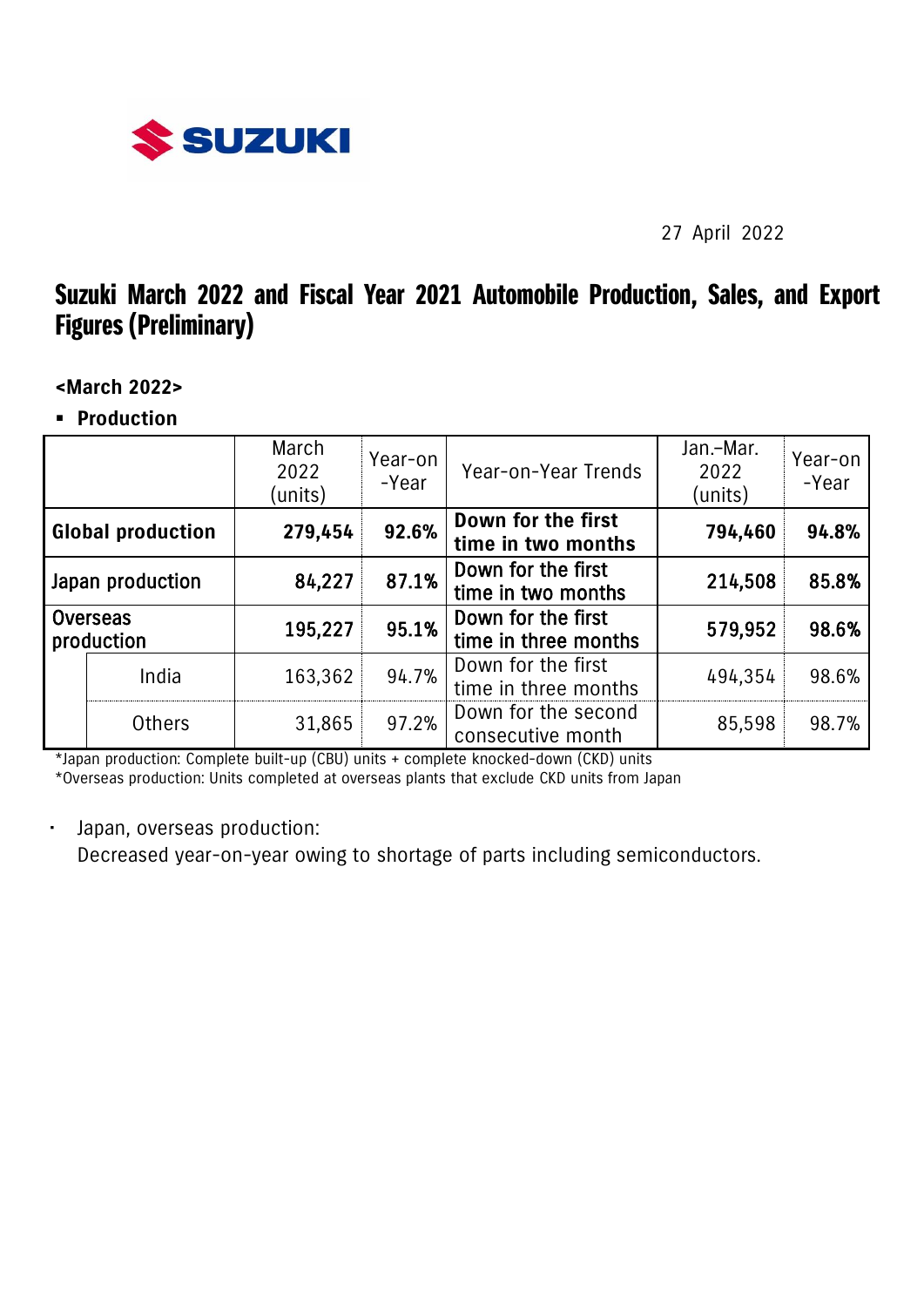▪ **Sales**

|                     |                                | March<br>2022<br>(units) | Year-on<br>-Year | Year-on-Year Trends                       | Jan.-Mar.<br>2022<br>(units) | Year-on<br>-Year |
|---------------------|--------------------------------|--------------------------|------------------|-------------------------------------------|------------------------------|------------------|
| <b>Global sales</b> |                                | 277,185                  | 92.0%            | Down for the eighth<br>consecutive month  | 758,009                      | 93.0%            |
|                     | Japan sales                    | 64,672                   | 76.3%            | Down for the tenth<br>consecutive month   | 156,737                      | 76.9%            |
|                     | <b>Minivehicles</b>            | 53,704                   | 76.3%            | Down for the tenth<br>consecutive month   | 130,087                      | 77.1%            |
|                     | Standard and<br>small vehicles | 10,968                   | 76.0%            | Down for the tenth<br>consecutive month   | 26,650                       | 76.2%            |
| Overseas sales      |                                | 212,513                  | 98.1%            | Down for the seventh<br>consecutive month | 601,272                      | 98.3%            |
|                     | India                          | 137,658                  | 92.1%            | Down for the eighth<br>consecutive month  | 407,726                      | 92.7%            |
|                     | <b>Others</b>                  | 74,855                   | 111.7%           | Up for the 13th<br>consecutive month      | 193,546                      | 112.7%           |

\*Minivehicle: Small-sized car unique to Japan with an overall length of 3.4m or less, an overall width of 1.48m or less, an overall height of 2m or less, and an engine displacement of 660cc or less.

\*Standard and small vehicle: Car that exceeds the above minivehicle specification.

Japan sales:

Decreased year-on-year owing to shortage of vehicle supply due to decrease in domestic production.

Overseas sales:

Decreased year-on-year owing to shortage of vehicle supply due to decrease in production in India, etc.

#### ▪ **Exports**

|         | March<br>2022<br>(units) | Year-on<br>-Year | Year-on-Year Trends                     | Jan.-Mar.<br>2022<br>(units) | Year-on<br>-Year |
|---------|--------------------------|------------------|-----------------------------------------|------------------------------|------------------|
| Exports | 18,400                   | 73.1%            | Down for the third<br>consecutive month | 50,722                       | 84.1%            |

\*Total of exported CBU units + CKD units.

 Decreased year-on-year owing to decrease in production for areas including Europe due to shortage of semiconductors.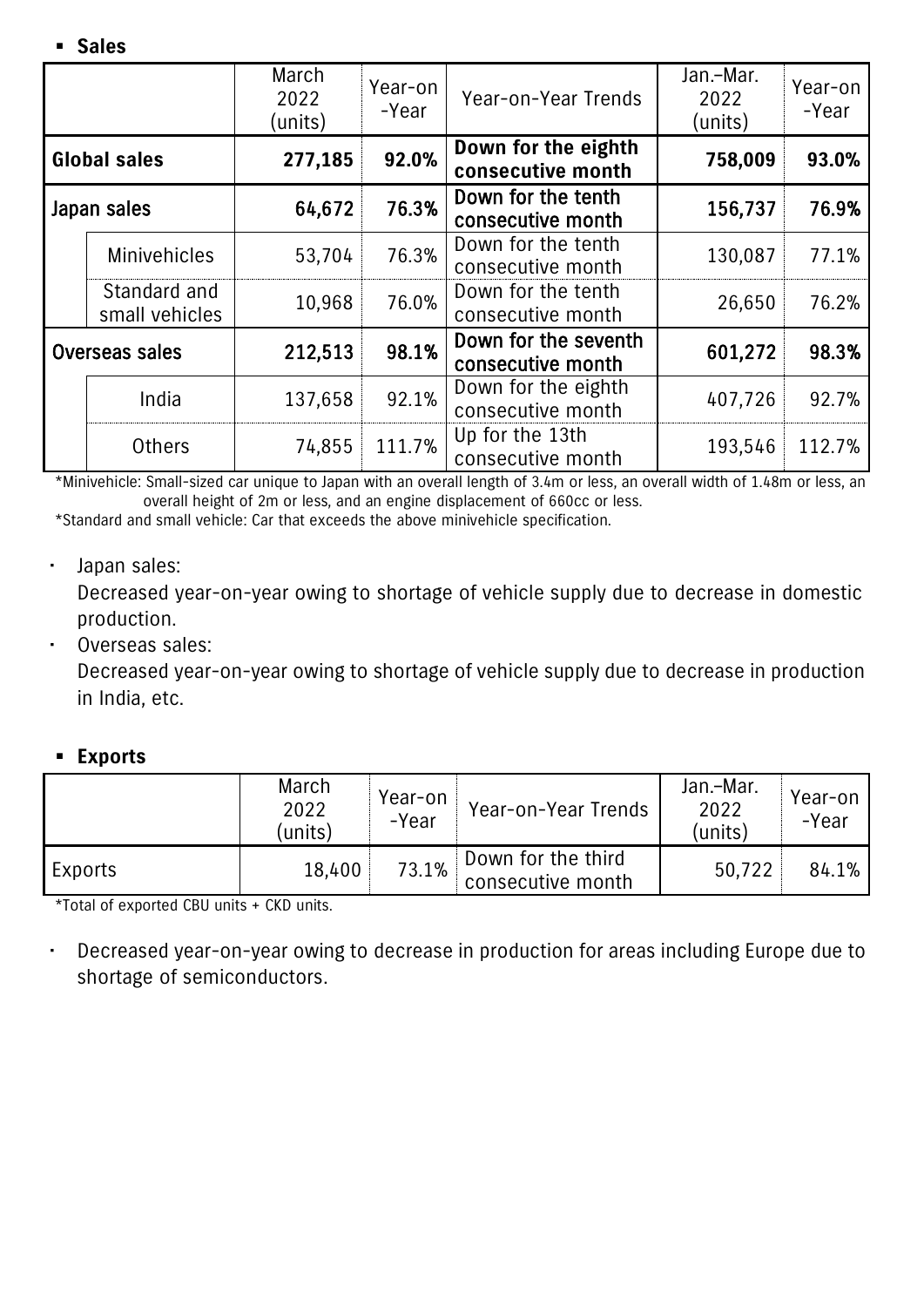# **< Fiscal 2021 (April 2021 – March 2022)>**

### ▪ **Production**

|                               |               | Fiscal<br>2021<br>(units) | Year-on<br>-Year | Year-on-Year Trends                     |
|-------------------------------|---------------|---------------------------|------------------|-----------------------------------------|
| Global<br>production          |               | 2,821,884                 | 106.4%           | Up for the first time<br>in three years |
| Japan<br>production           |               | 839,531                   | 90.3%            | Down for the third<br>consecutive year  |
| <b>Overseas</b><br>production |               | 1,982,353                 | 115.2%           | Up for the first time<br>in three years |
|                               | India         | 1,658,586                 | 115.2%           | Up for the first time<br>in three years |
|                               | <b>Others</b> | 323,767                   | 115.1%           | Up for the first time<br>in eight years |

\*Japan production: Complete built-up (CBU) units + complete knocked-down (CKD) units \*Overseas production: Units completed at overseas plants that exclude CKD units from Japan

Japan production:

Decreased year-on-year owing to shortage of semiconductors.

Overseas production:

Increased year-on-year despite the parts supply shortage including semiconductors, owing to increase in areas including India, and low sales in the previous year due to the Novel Coronavirus outbreak.

▪ **Sales**

|                     |                                | <b>Fiscal</b><br>2021<br>(units) | Year-on<br>-Year | Year-on-Year Trends                     |
|---------------------|--------------------------------|----------------------------------|------------------|-----------------------------------------|
| <b>Global sales</b> |                                | 2,706,865                        | 105.3%           | Up for the first time<br>in three years |
|                     | Japan sales                    | 561,375                          | 86.7%            | Down for the third<br>consecutive year  |
|                     | <b>Minivehicles</b>            | 470,497                          | 87.2%            | Down for the third<br>consecutive year  |
|                     | Standard and<br>small vehicles | 90,878                           | 84.3%            | Down for the third<br>consecutive year  |
|                     | Overseas sales                 | 2,145,490                        | 111.5%           | Up for the first time<br>in three years |
|                     | India                          | 1,365,370                        | 103.2%           | Up for the first time<br>in three years |
|                     | <b>Others</b>                  | 780,120                          | 129.9%           | Up for the first time<br>in four years  |

\*Minivehicle: Small-sized car unique to Japan with an overall length of 3.4m or less, an overall width of 1.48m or less, an overall height of 2m or less, and an engine displacement of 660cc or less.

\*Standard and small vehicle: Car that exceeds the above minivehicle specification.